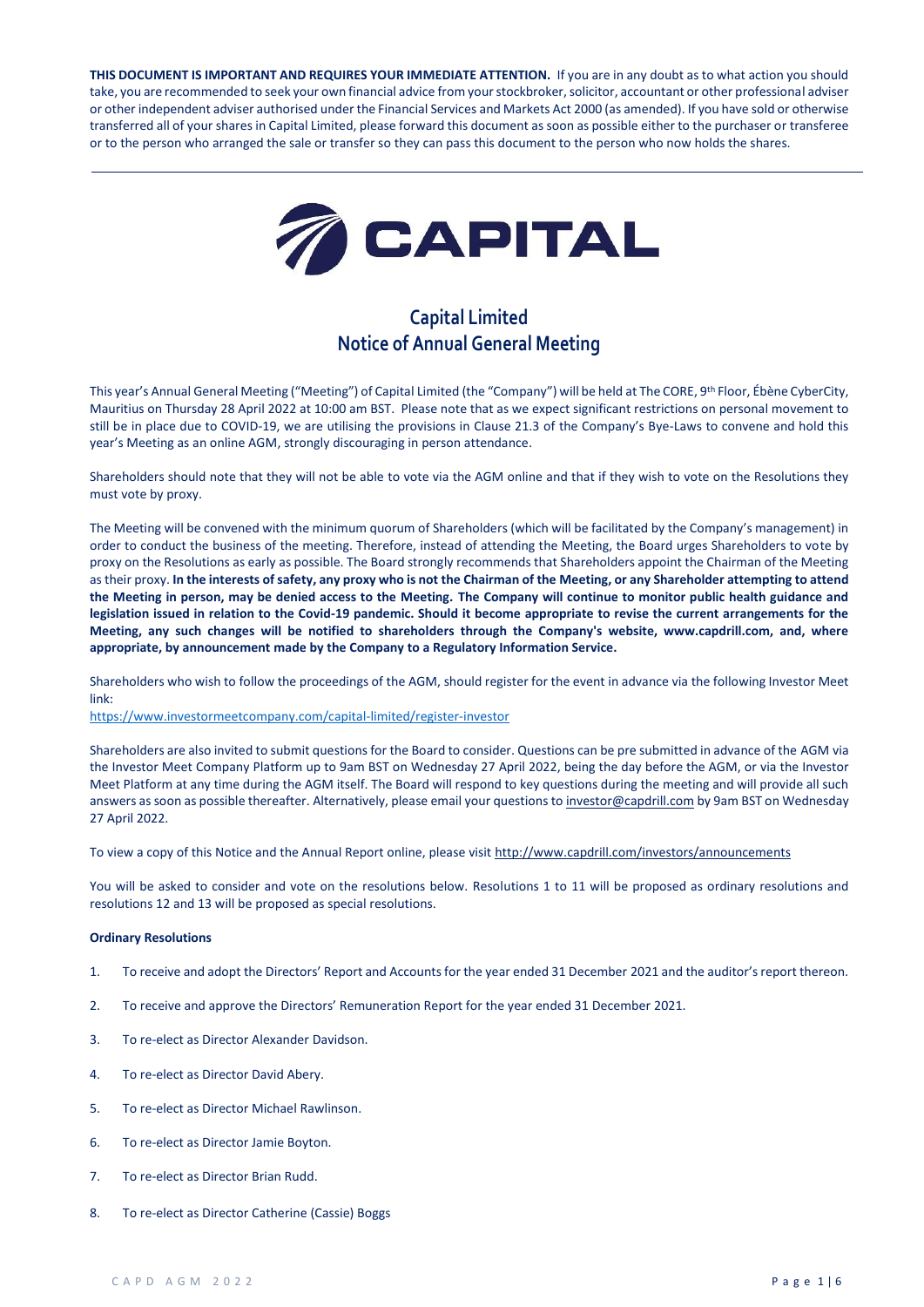- 9. To re-appoint BDO LLP as the Company's auditor.
- 10. To authorise the Directors to agree the auditor's remuneration.
- 11. THAT the Directors be generally and unconditionally authorised to allot and issue Common Shares (or in the case of treasury shares, to transfer) and to make offers or agreements to allot and issue Common Shares in the Company or grant rights to subscribe for or to convert any security into Common Shares or any other shares in the Company (or in the case of treasury shares, transfer) (together "Equity Securities") up to an aggregate nominal amount of US\$6,357.39 (representing approximately 33 per cent of the existing issued share capital of the Company as at the date of this notice), provided that this authority shall, unless renewed, varied or revoked by the Company, expire at the conclusion of the next annual general meeting of the Company or, if earlier, on the date which is 15 months after the date upon which this resolution is passed (the "Prescribed Period"), except that the Company may, before such expiry, make offers or agreements which would or might require Equity Securities to be allotted and issued (or in the case of treasury shares, transferred) and the Directors may allot and issue (or in the case of treasury shares, transfer) Equity Securities in pursuance of such offer or agreement as if the authority conferred by this resolution has not expired.

## **Special Resolutions**

- 12. THAT, subject to the passing of resolution 11, the Directors be generally empowered to allot and issue Equity Securities for cash (or in the case of treasury shares, transfer) pursuant to the authority conferred by resolution 11, provided that this power shall:
	- be limited to the allotment (or in the case of treasury shares, transfer) of Equity Securities up to an aggregate nominal amount of US\$943.73 (representing approximately 5 per cent of the existing issued share capital of the Company as at the date of this Notice); and
	- b. expire at the end of the Prescribed Period, except that the Company may, before such expiry, make offers or agreements which would or might require Equity Securities to be allotted and issued (or in the case of treasury shares, transferred) and the Directors may allot and issue (or in the case of treasury shares, transfer) Equity Securities in pursuance of such offer or agreement as if the authority conferred by this resolution has not expired.
- 13. THAT the Company be generally and unconditionally authorised to make market purchases of Common Shares in accordance with the Companies Act 1981 (as amended), the Listing Rules of the UK Listing Authority and on such other terms and in such manner as the Board may from time to time determine provided that:
	- a. the maximumaggregate number of Common Shares that may be purchasedis 19,072,163;
	- b. the minimum price (excluding expenses) which may be paid for each Common Share is its par value of US\$0.0001;
	- c. the maximum price (excluding expenses) which may be paid for each Common Share is the higher of:
		- i. 105 per cent of the average market value of a Common Share in the Company for the five business days prior to the day the purchaseis made; and
		- ii. the value of a Common Share calculated on the basis of the higher of the price quoted for (a) the last independent trade of; and (b) the highest current independent bid for, any number of the Company's Common Shares on the trading venue where the purchaseis carried out.

The authority conferred by this resolution 13 shall expire at the end of the Prescribed Period, except that the Company may, before such expiry, make a contract to purchase its own Common Shares which will or may be executed wholly or partly after the expiry of such authority.

#### **Recommendation**

The Directors consider that the resolutions set out in this Notice are in the best interests of the Company and shareholders as a whole and recommend that shareholders vote in favour of them. Each Director who holds Common Shares in the Company intends to vote in favour of the resolutions in respect of his or her own holdings.

| By order of the Board                          | Capital Limited<br>Victoria Place, 5 <sup>th</sup> Floor<br>31 Victoria Street<br>Hamilton HM 10 Bermuda |
|------------------------------------------------|----------------------------------------------------------------------------------------------------------|
| Catherine Apthorpe<br><b>Company Secretary</b> | 29 March 2022                                                                                            |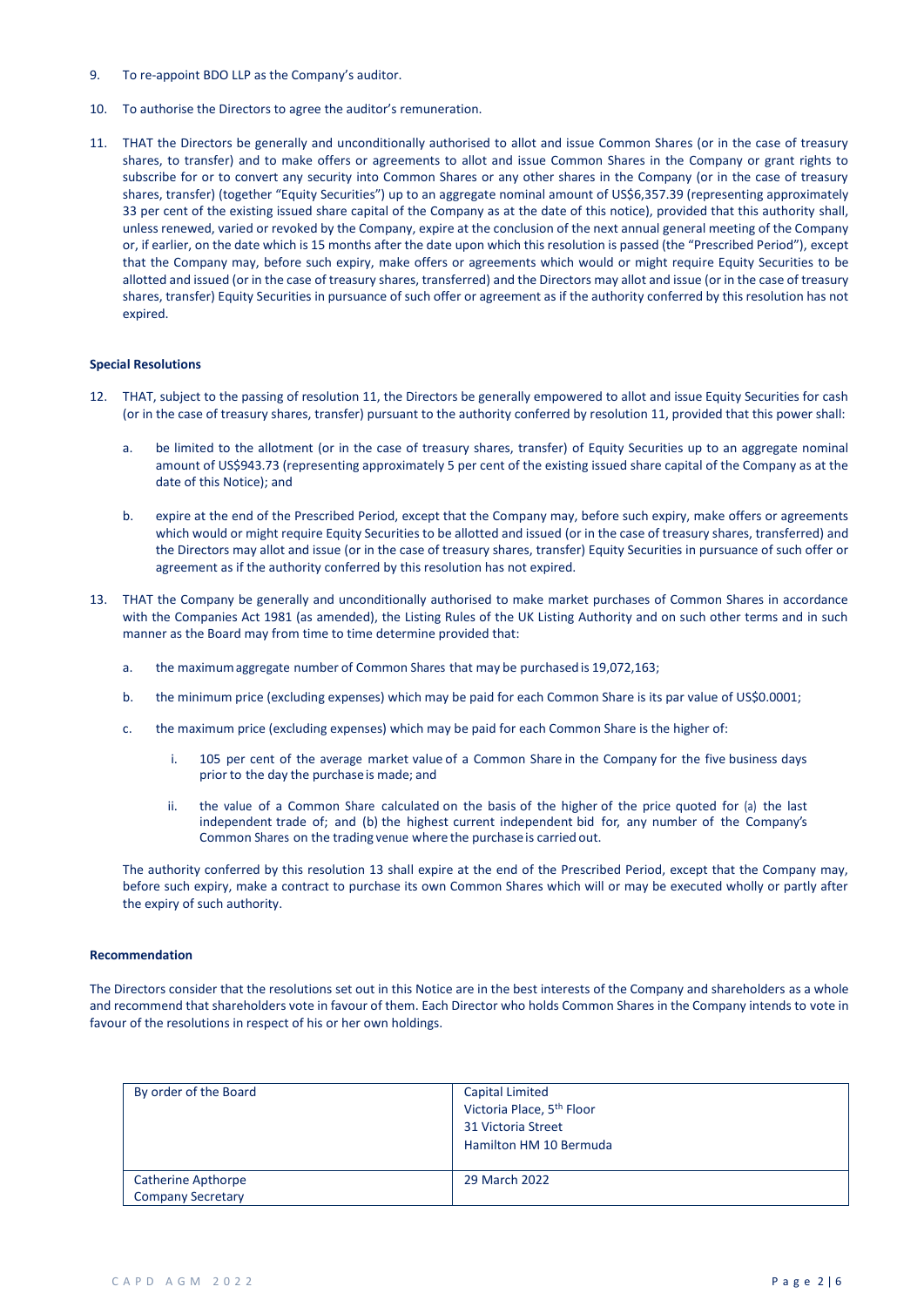# **NOTES TO THE NOTICE OF ANNUAL GENERAL MEETING**

# **Approval of Directors' Renumeration Report (Resolution 2)**

1. The Company is providing shareholders with the opportunity to cast an advisory vote on the Directors' Remuneration Report for the year ended 31 December 2021. You can find the full details of the Directors Remuneration Report on pages 71 to 79 of the Annual Report. It gives details of the Directors' Remuneration for the year ended 30 December 2021 and explains how the Company intends to apply the Directors' Remuneration Policy for the year ending December 2021.

## **Re-election of Directors (Resolutions 3-8)**

2. In accordance with the UK Corporate Governance Code published by the Financial Reporting Council in July 2018, at this year's AGM all Directors will offer themselves up for re-election. Biographical details of all the Directors and their continuing contribution to the Company are set out on pages 40 and 41 in the Annual Report for 2021.

The Board has considered the individual skills, experience and attributes of each Director and considers that the composition of the Board is well balanced; it therefore recommends the re-appointment of each Director at the Meeting.

## **Authority to allot Equity Securities (Resolution 11)**

3. This resolution complies with guidance issued by the Pension and Lifetime Savings Association ("PLSA") and Investment Association ("IA") and will, if passed, authorise the Directors to allot Equity Securities up to a maximum nominal amount of US\$6,357.39, which represents approximately one third of the Company's issued share capital as at 29 March 2022, being the latest practicable date before the publication of this Notice.

As at close of business on 28 March 2022, the Company held 1,974,551 treasury shares.

The authority granted by this resolution will expire on the date of the next annual general meeting of the Company or, if earlier, 15 months from the date on which this resolution is passed. The Directors have no present intention to exercise this authority.

## **Disapplication of Pre-emption Rights (Resolution 12)**

4. Resolution 12 authorises the Directors to allot new shares (or sell treasury shares) for cash, without the shares first being offered to existing shareholders in proportion to their existing holdings. This authority is limited to an aggregate nominal amount of US\$943.73, which represents approximately 5 per cent. of the issued common share capital of the Company (excluding treasury shares) as at 29 March 2022, the latest practicable date prior to publication of this Notice.

The authority granted by this resolution will expire on the date of the next annual general meeting of the Company or, if earlier, 15 months from the date on which this resolution is passed. The Directors have no present intention to exercise this authority.

## **Market purchases of Common Shares (Resolution 13)**

5. This resolution allows the Company to make market purchases of Common Shares in accordance with the Companies Act 1981 (as amended), the Listing Rules of the UK Listing Authority and on such other terms and in such manner as the Board may from time to time determine provided that the maximum aggregate number of Common Shares that may be purchased is 19,072,163; the minimum price (excluding expenses) which may be paid for each Common Share is its par value of US\$0.0001; the maximum price (excluding expenses) which may be paid for each Common Share is the higher of: 105 per cent of the average market value of a Common Share in the Company for the five business days prior to the day the purchase is made; and the value of a Common Share calculated on the basis of the higher of the price quoted for (a) the last independent trade of; and (b) the highest current independent bid for, any number of Common Shares on the trading venue where the purchase is carried out.

The authority granted by this resolution will expire on the date of the next annual general meeting of the Company or, if earlier, 15 months from the date on which this resolution is passed.

Common Shares purchased by the Company pursuant to this authority may be held in treasury or may be cancelled.

The total number of options and awards over Common Shares that were outstanding as at 29 March 2022, the latest practicable date prior to publication of this Notice was 9,267,490, representing 4.9 per cent. of the issued Common Share capital of the Company (excluding treasury shares). If the existing authority given on 28 April 2021 and the authority now being sought by Resolution 13 were to be fully used, these would represent 6.2 per cent. of the Company's issued Common Share capital (excluding treasury shares) at that date.

The Directors have no present intention to exercise this authority.

## **Entitlement to attend and vote**

- 6. Only those members registered on the Company's register of members at:
	- 6.00 pm (UK time) on 26 April 2022; or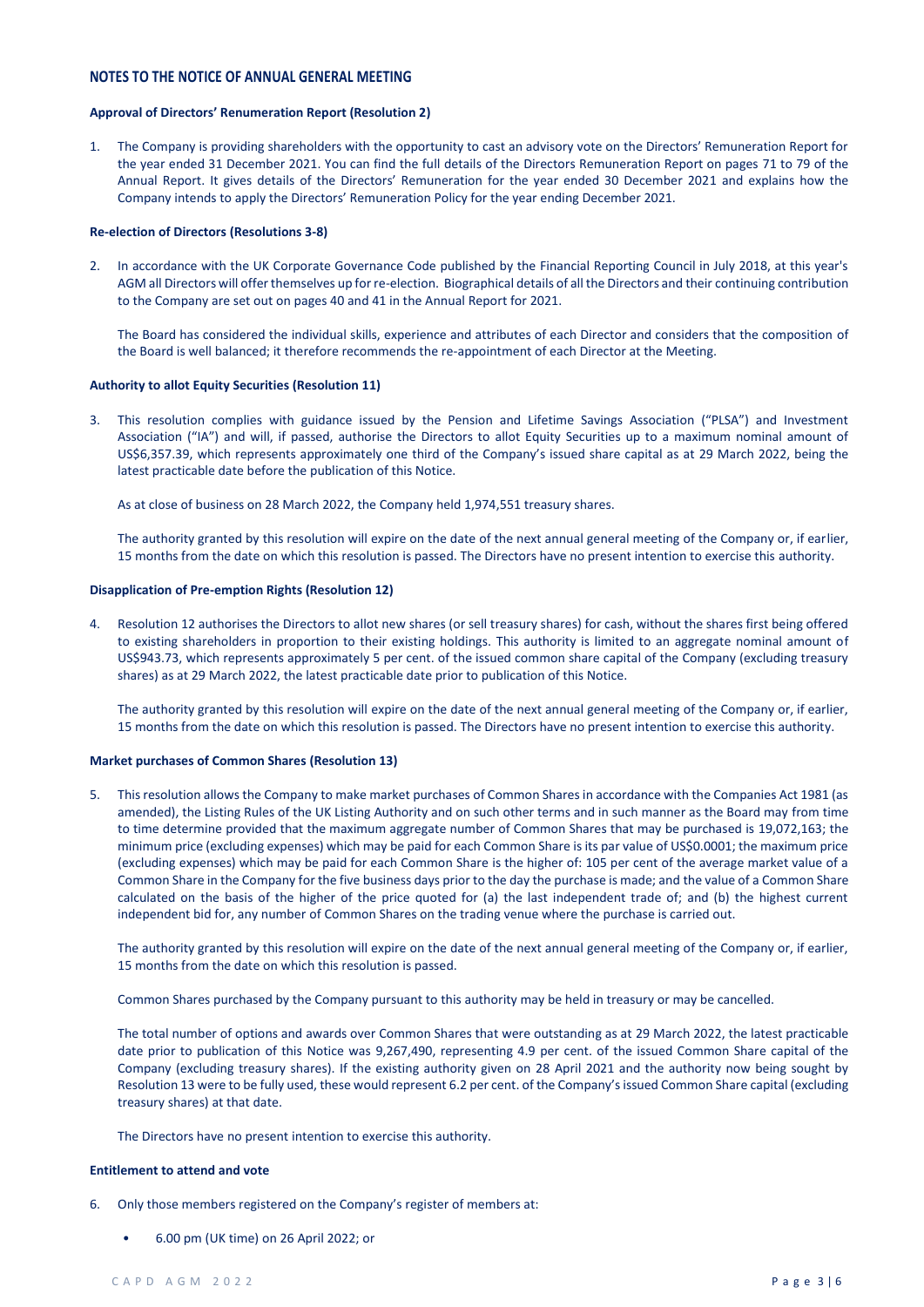• if this Meeting is adjourned, at 6.00 pm (UK time) on the day two days prior to the adjourned meeting, shall be entitled to attend and vote at the Meeting.

## **References to Common Shares**

7. All references to Common Shares, Equity Securities, shares and treasury shares in this Notice shall be deemed to include any corresponding depository interests.

# **Website giving information regarding the Meeting**

8. Information regarding the Meeting, including the information required by Bye-Law 20.2 of the Company's Bye-Laws, is available a[t http://www.capdrill.com/investors/announcements](http://www.capdrill.com/investors/announcements)

# **Attending in person**

9. Due to the impact of covid-19, Shareholders are encouraged not to attend the Meeting in person. In light of the prevailing guidance in relation to the COVID-19 outbreak and specifically the restrictions on unnecessary travel and large gatherings, the Meeting will be convened with the minimum quorum of Shareholders (which will be facilitated by the Company's management) in order to conduct the business of the meeting. In the interests of safety, any proxy who is not the Chairman of the Meeting, or any Shareholder attempting to attend the Meeting in person, may be denied access to the Meeting. The Company will continue to closely monitor the developing impact of COVID-19, including the latest guidance. Should it become appropriate to revise the current arrangements for the Meeting, any such changes will be notified to Shareholders through our website at www.capdrill.com and, where appropriate, by announcement made by the Company to a Regulatory Information Service.

## **Form of instruction for holders of depository interests**

10. If you hold your interest in the Company by way of depository interests rather than Common Shares you will not receive a proxy form. Instead you will receive a form of instruction which is similar to a proxy form and will enable you to exercise your voting rights in the Company as a depository interest holder. Please follow the instructions on the form of instruction if you wish to exercise your voting rights in this way.

## **Appointment of proxies**

- 11. If you are a member of the Company at the time set out in note 6 above, you are entitled to appoint a proxy to exercise all or any of your rights to attend, speak and vote at the Meeting and you should have received a proxy form with this notice of meeting. You can only appoint a proxy using the procedures set out in these notes and the notes to the proxy form. Your attention is drawn to note 9 above in relation to the potential restriction of the attendance in person at the Meeting of proxies other than the Chairman of the Meeting.
- 12. If you are not a member of the Company but you have been nominated by a member of the Company to enjoy information rights under Bye-Law 43.1, you do not have a right to appoint any proxies under the procedures set out in this "Appointment of proxies" section. Please read the section "Nominated persons" below.
- 13. A proxy does not need to be a member of the Company but must attend the Meeting to represent you. Details of how to appoint the Chairman of the Meeting or another person as your proxy using the proxy form are set out in the notes to the proxy form. The Board strongly recommends that Shareholders appoint the Chairman of the Meeting as their proxy. In the interests of safety, any proxy who is not the Chairman of the Meeting, or any Shareholder attempting to attend the Meeting in person, may be denied access to the Meeting.
- 14. To appoint more than one proxy, an additional proxy form(s) may be obtained by contacting the Registrar's helpline on 0370 707 4040 or you may photocopy the proxy form. Please indicate in the box next to the proxy holder's name the number of shares in relation to which they are authorised to act as your proxy. Please also indicate by marking the box provided if the proxy instruction is one of multiple instructions being given. All forms must be signed and should be returned together in the same envelope.
- 15. A vote withheld is not a vote in law, which means that the vote will not be counted in the calculation of votes for or against the resolution. If no voting indication is given, your proxy will vote or abstain from voting at his or her discretion. Your proxy will vote (or abstain from voting) as he or she thinks fit in relation to any other matter which is put before the Meeting.

# **Appointment of proxy using hard copy proxy form**

16. The notes to the proxy form explain how to direct your proxy how to vote on each resolution or withhold their vote.

To appoint a proxy using the proxy form, the form must be:

- completed and signed; mailed Company's Registrars at: Computershare Investor Services PLC, The Pavilions, Bridgwater Road, Bristol BS99 6ZY
- received no later than 48 hours before the time appointed for holding the Meeting.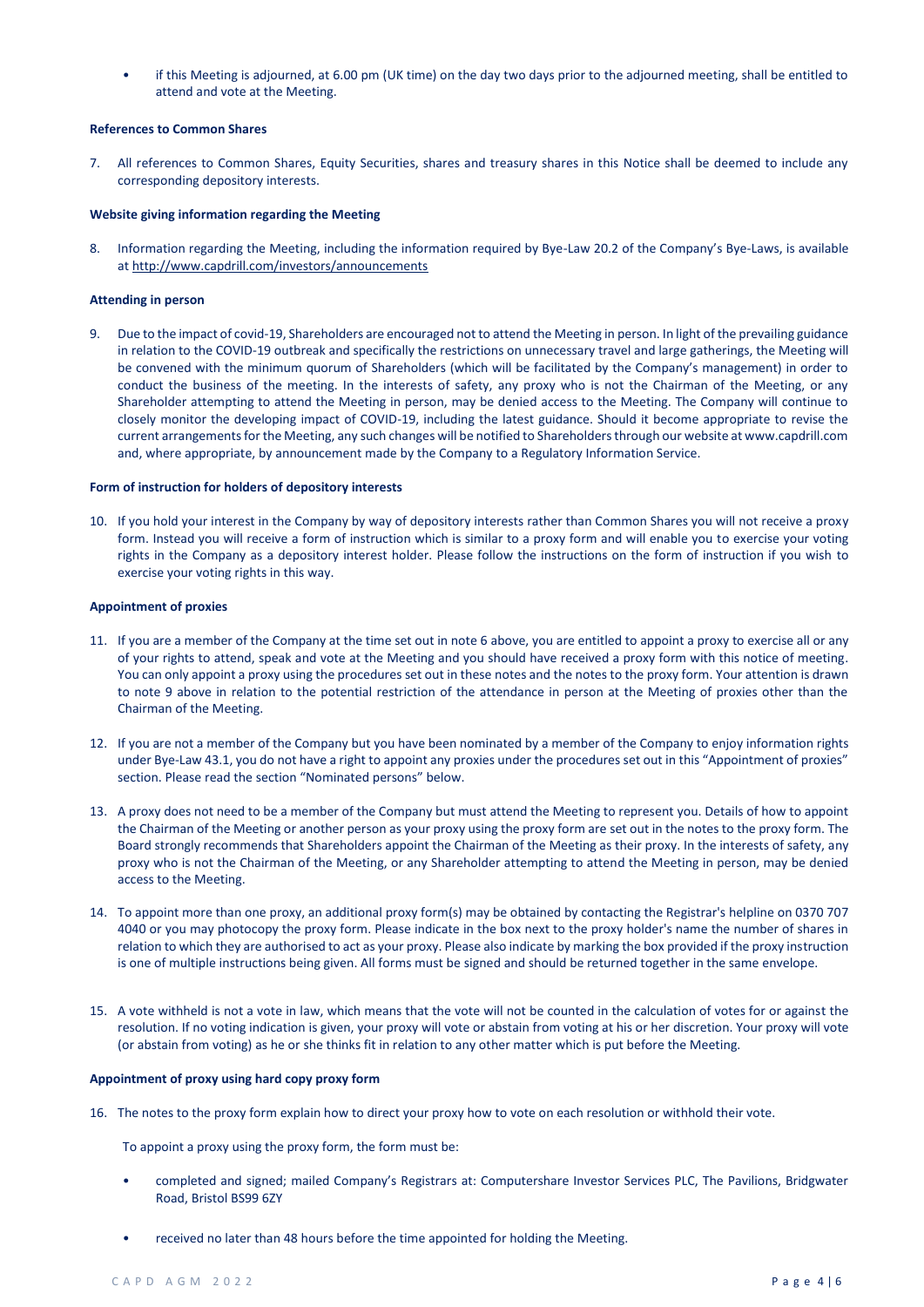In the case of a member which is a company, the proxy form must be executed under its common seal or signed on its behalf by an officer of the company or an attorney for the company.

Any power of attorney or any other authority under which the proxy form is signed (or a duly certified copy of such power or authority) must be included with the proxy form.

#### **Appointment of proxies by email**

17. As an alternative to completing the hard copy proxy form, you can appoint a proxy electronically by emailing a completed and signed copy of your proxy form to catherine.apthorpe@capdrill.com. For an electronic proxy appointment to be valid, your appointment must be received by no later than 48 hours before the time appointed for holding the Meeting.

## **Appointment of proxies through CREST**

18. CREST members who wish to vote appoint a proxy or proxies by utilising the CREST electronic proxy appointment service may do so for the Meeting and any adjournment(s) of it by using the procedures described in the CREST Manual (available from https:// www.euroclear.com/site/public/EUI). CREST Personal Members or other CREST sponsored members, and those CREST members who have appointed a voting service provider(s), should refer to their CREST sponsor or voting service provider(s), who will be able to take the appropriate action on their behalf.

In order for a proxy appointment made by means of CREST to be valid, the appropriate CREST message (a "CREST Proxy Instruction") must be properly authenticated in accordance with Euroclear UK & Ireland Limited's ("EUI") specifications and must contain the information required for such instructions, as described in the CREST Manual. The message must be transmitted so as to be received by the issuer's agent (ID) no later than 72 hours before the time appointed for the holding of the Meeting. For this purpose, the time of receipt will be taken to be the time (as determined by the timestamp applied to the message by the CREST Applications Host) from which the issuer's agent is able to retrieve the message by enquiry to CREST in the manner prescribed by CREST. After this time, any change of instructions to proxies appointed through CREST should be communicated to the appointee through other means.

CREST members and, where applicable, their CREST sponsors or voting service providers should note that EUI does not make available special procedures in CREST for any particular messages. Normal system timings and limitations will therefore apply in relation to the input of CREST Proxy Instructions. It is the responsibility of the CREST member concerned to take (or, if the CREST member is a CREST personal member or sponsored member or has appointed a voting service provider(s), to procure that his CREST sponsor or voting service provider(s) take(s)) such action as shall be necessary to ensure that a message is transmitted by means of the CREST system by any particular time. In this connection, CREST members and, where applicable, their CREST sponsors or voting service providers are referred, in particular, to those sections of the CREST Manual concerning practical limitations of the CREST system and timings.

The Company may treat as invalid a CREST Proxy Instruction in the circumstances set out in Regulation 35(5)(a) of the Uncertificated Securities Regulations 2001.

#### **Voting and Appointment of proxy by joint members**

19. In the case of joint holders, where more than one of the joint holders purports to vote or appoint a proxy, only the vote or the appointment submitted by the most senior holder will be accepted. Seniority is determined by the order in which the names of the joint holders appear in the Company's register of members in respect of the joint holding (the first-named being the most senior).

## **Changing proxy instructions**

20. To change your proxy instructions simply submit a new proxy appointment using the methods set out above. Note that the cutoff time for receipt of proxy appointments (see above) also apply in relation to amended instructions; any amended proxy appointment received after the relevant cut-off time will be disregarded.

Where you have appointed a proxy using the hard copy proxy form and would like to change the instructions using another hard copy proxy form, please email at !ukallditeam2@computershare.co.uk.

If you submit more than one valid proxy appointment, the appointment received last before the latest time for the receipt of proxies will take precedence.

#### **Termination of proxy appointments**

21. In order to revoke a proxy instruction you will need to inform the Company's Registrar using one of the following methods:

• By sending a signed hard copy notice clearly stating your intention to revoke your proxy appointment to Computershare Investor Services PLC, The Pavilions, Bridgwater Road, Bristol BS99 6ZY. In the case of a member which is a company, the revocation notice must be executed under its common seal or signed on its behalf by an officer of the company or an attorney for the company. Any power of attorney or any other authority under which the revocation notice is signed (or a